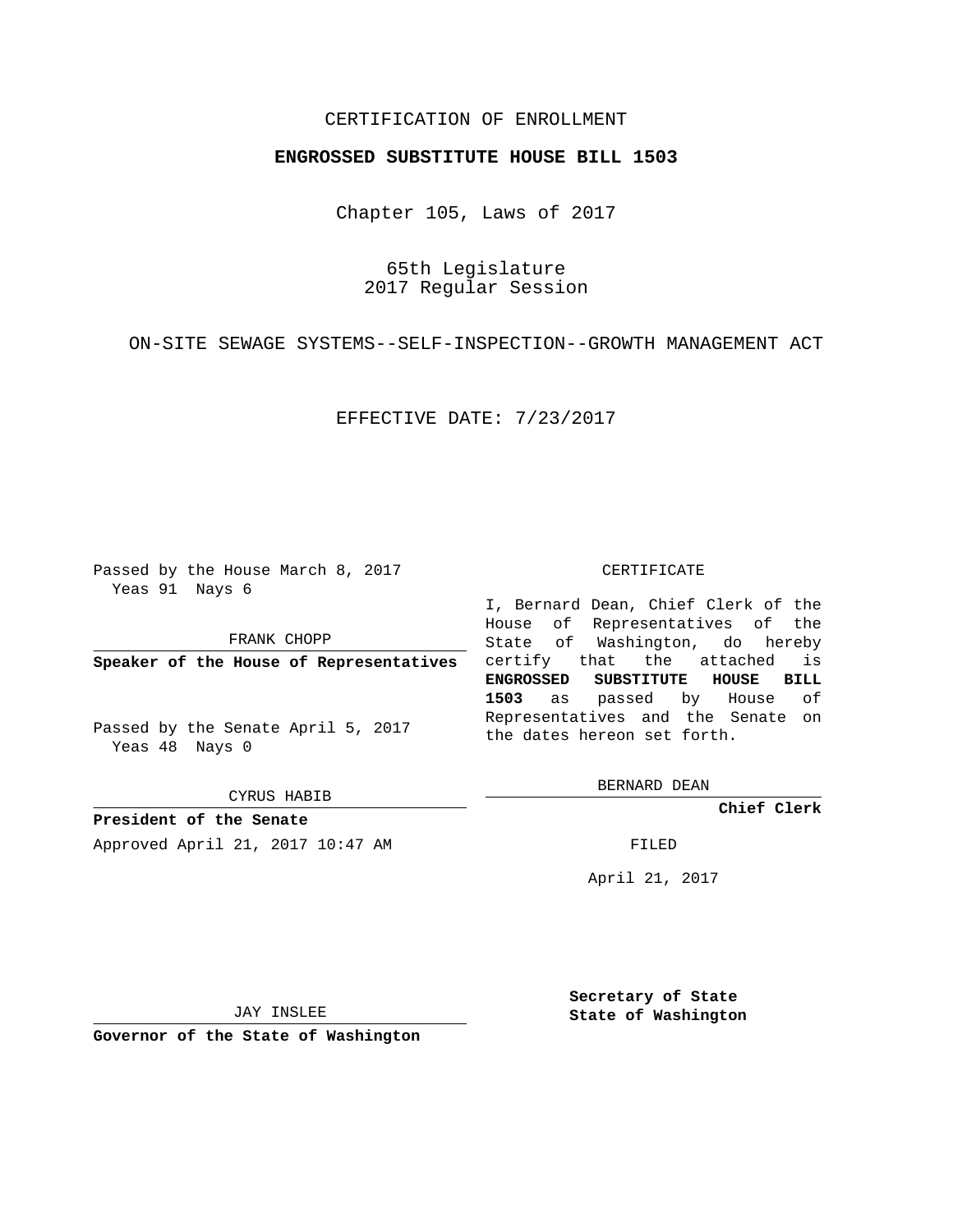## **ENGROSSED SUBSTITUTE HOUSE BILL 1503**

Passed Legislature - 2017 Regular Session

**State of Washington 65th Legislature 2017 Regular Session**

**By** House Environment (originally sponsored by Representatives Short, Taylor, Van Werven, Buys, Haler, Kraft, and Hargrove)

READ FIRST TIME 02/17/17.

 AN ACT Relating to preventing unfunded mandates involving on-site sewage systems from affecting local governments and property owners; adding a new section to chapter 36.70A RCW; adding a new section to chapter 70.118A RCW; and adding a new section to chapter 70.05 RCW.

BE IT ENACTED BY THE LEGISLATURE OF THE STATE OF WASHINGTON:

 NEW SECTION. **Sec. 1.** A new section is added to chapter 36.70A 7 RCW to read as follows:

 This chapter does not preclude counties from authorizing inspections of on-site sewage systems to be conducted by a homeowner, a homeowner's family member, or a homeowner's tenant that has completed certification requirements specified by the county. Nothing in this section eliminates the requirement that counties protect water quality consistent with RCW 36.70A.070 (1) and (5).

 NEW SECTION. **Sec. 2.** A new section is added to chapter 70.118A 15 RCW to read as follows:

 Nothing in this chapter prohibits a county from relying on self- inspection of on-site sewage systems consistent with section 1 of this act or eliminates the requirement that counties protect water quality consistent with RCW 36.70A.070 (1) and (5).